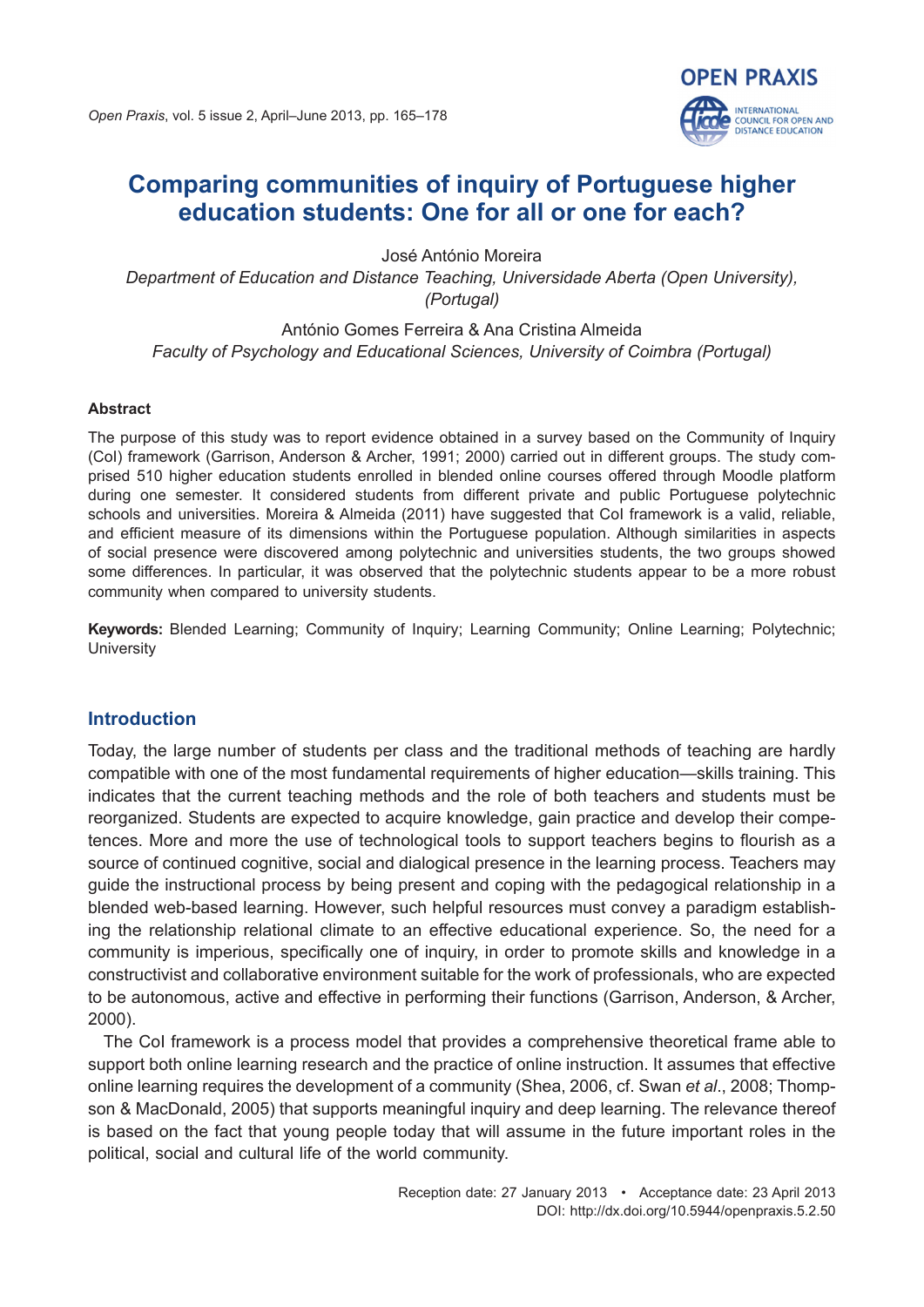In this context, the study we have developed aims to understand the workability of the CoI model, while examining its impact on the creation of blended learning online communities. To this end, we aim to explore possible relationships between face-to-face instruction, fostering a valuable pedagogical relationship providing key elements central to a collaborative learning environment, and an online teaching model enabling the creation of learning communities.

# **For an effective cooperative, cognitive and self-regulated learning**

Self-regulated learning is an unquestionable vehicle for fruitful individual progress and global sustainability. Different authors and perspectives characterize self-regulated learning differently: (a) focused on an individual as a regulator of a behavior and referring to the process of becoming a strategic learner by regulating their cognition, motivation and behavior to optimize learning (Schunk & Zimmerman, 1994); (b) as co-regulation influenced by socio-cultural theory and emphasizing gradual appropriation of sharing common problems and tasks through interpersonal interaction (McCaslin & Hickey, 2001, cf. Järvelä *et al*., 2007); or (c) as a process of shared cognition and collaborative learning for the co-construction of shared understanding (Roschelle & Teasley, 1995).

Similarly to Järvelä, Näykki, Laru and Luokkanen (2007), our view assumes collective regulation through shared awareness of goals and solving tasks in networking.

Education is crucial to individual and social development, especially at the higher level of schooling, where the cultural environment can better fertilize the preparation of agents with greater social responsibility. In addition to the emerging changes, we will need to master specific contents, a solid knowledge base, and hard study in order to meet quality standards, be committed to social development and to be an expert in decision-making.

The tendency is to value student-centered education, use resources to provide guidance to teaching, ask each student to work at their own pace, to have open systems without formal parameters, provide curricula focused on the end-goals of students, provide a selected offer to optimize relevance, work and performance-based learning contexts, networked environments, interactive teaching, global perspectives and anticipatory educational management (Ally, 2004). This means innovating instead of resisting change in order to make Higher Education institutions more proactive and, even more importantly, to emphasize the role and responsibilities of the student community in this effort.

Despite the undeniable existence of austere educational systems centered in subject teaching and in the master role of teachers as transmitters of a theoretical and static academic culture, there have been various experiences all over the world to encourage classroom participation, cognitive enhancement and address the well-being of civil society. Some of these experiments stimulate the use of technology tools to regulate collaborative learning, like wireless networks and mobile tools, laptops, multimedia note taking, computing tools, messaging or chat (e.g., Järvelä *et al*., 2007).

By defending difficult initiatives to integrate innovative pedagogical ideas with the desired cognitive load and technological support, we address a scaffolding teaching model during the dynamic process of online-based instruction.

The Community Inquiry framework (Arbaugh *et al.*, 2008; Garrison & Anderson, 2003; Swan *et al*., 2008) is considered one of the most promising schemes for modeling online teaching. As a broad and integrated model, it explains successful teaching, allowing the research and monitoring of learning processes in a collaborative, interactive and constructivist approach. The underlying idea of the model is that an educational *Community of Inquiry* is a group of individuals who collaboratively engage in purposeful critical discourse and reflection to construct personal meaning and confirm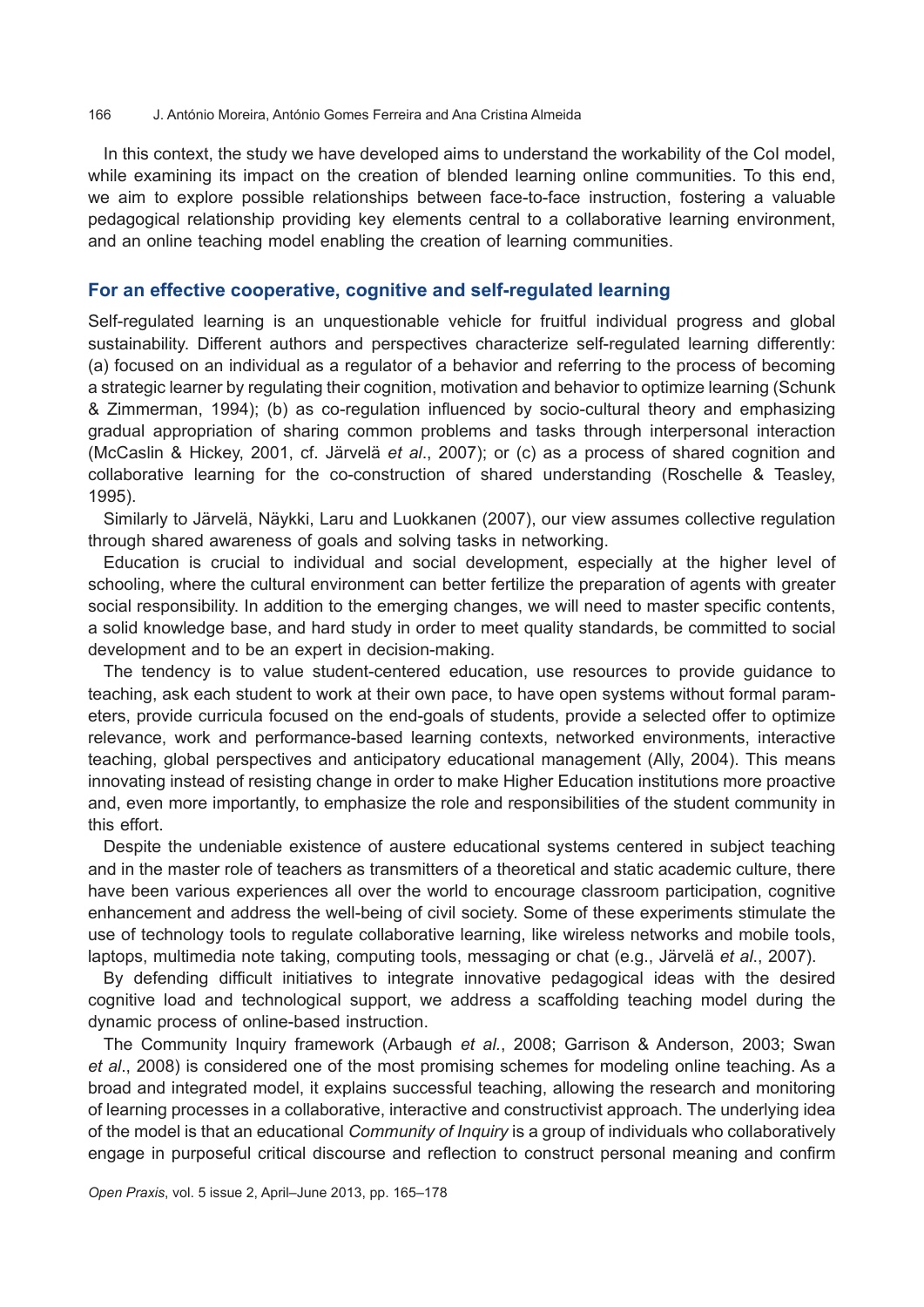mutual understanding (Garrison & Anderson, 2003). In this sense, successful learning stems from three critical elements that interact with each other and are mutually influenced: the cognitive presence, the social presence and the presence of teaching. Taking into account the vast literature on these elements (e.g., Swan *et al*., 2008), our aim is to test our own educational experience. In other words, as we have mentioned before, we want to verify if our teaching process has a structure and organization that encourages a diversity of perspectives, promoting research, criticism and creativity in a collaborative learning environment.

We wish to enable communities of inquiry, prepare our students to be responsible and to look for the meaning of their own educational experience, through self-regulation and negotiation with the community.

# **Communities of inquiry in Portuguese education: looking for a triangulation in the instruction—learning process**

Overall, there is a general claim that new technologies and software used in education should offer new learning opportunities allowing for a third element to consolidate those contents, turning them into effective learning experiences. This third pole would be the communities of inquiry. Motivation can, however, also be driven by technology into learning extracurricular subjects and being responsive to instructional intervention.

So far, some case studies and design experiments were carried out, for instance, on mobile technologies used for innovative pedagogical ideas and instructional design. However, only a few studies have given detailed arguments as to what these new opportunities are in terms of learning interaction and collaboration, and the exact processes that mobile tools can support. We believe that what matters and sustains the argument in applying the most modern tools for education is that students increase their opportunities to interact and share ideas, thus increasing the opportunities for an active mind in multiple contexts (cf. Järvelä, Volet & Järvenoja, 2010). So, potentially, networks and technological tools can support collaborative learning in higher education. Nonetheless, we are not familiar with this situation in our learning contexts. Therefore, we ought to approach innovation by linking some methodological introductions to the most usual ones, in an attempt to gradually introduce changes that can raise the learning patterns. The emergence of assumed and identified communities of inquiry between teacher and students are an important facilitator in this process.

We infer that the CoI model, in its three presences, contributes to the construction of a learning community, potentially able to provide formative and summative feedback about the effectiveness of courses or programs with an online component.

Indeed, the CoI theoretical framework represents a process of creating deep and meaningful learning through collaborative and constructivist experiences. This is achieved by developing the three interdependent elements, although cognitive growth depends strongly on social interaction and discourse to share views and exchange information. Subsequent work could explore the role of metacognition within the framework, by operationalizing the construct in its metacomponents in learning processes management, including self-regulation and the monitoring and evaluation of processing modeled by affective experience and dialogical support (Hmelo-Silver, 2003).

The learning community of inquiry needs to highlight conceptual differences between the presences in online learning contexts, as well as the dynamics between them. The identification of the processing elements that facilitate, or hinder, higher learning and the ability to solve complex learning problems has implications for the teaching practice, too. Using either the CoI model or other methodological and instrumental resources, ongoing research is needed, both in a qualitative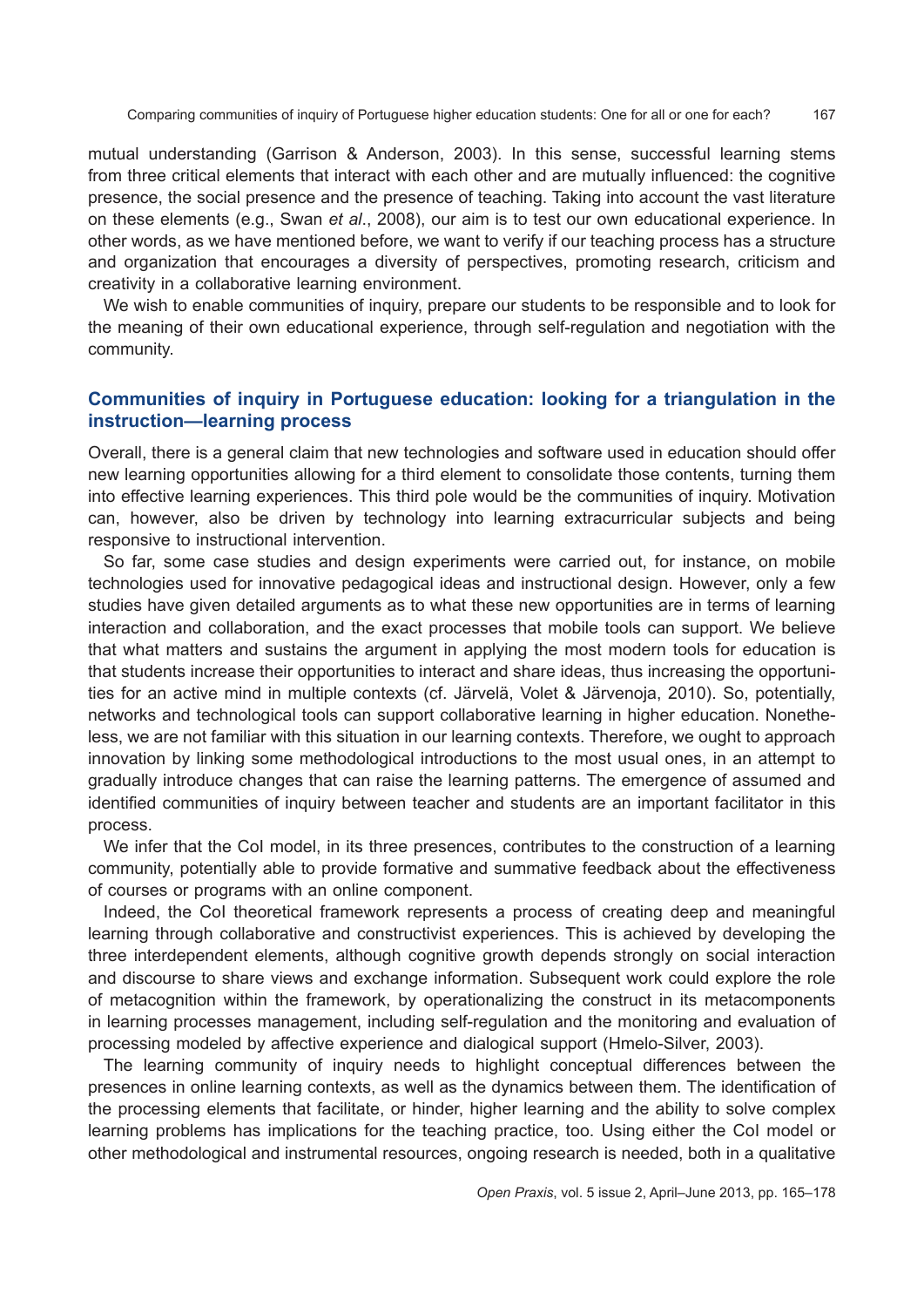and a quantitative approach, as other studies have done towards consistently defining communities of learning (Hmelo-Silver, 2003),

# **Context of study**

Based on the assumptions of the theoretical model and on previous exploratory work on the CoI framework (cf. Garrison & Col.), we expect the three presences—cognitive, social and teaching—will appear distinctly, yet overlapping or related to each other for all the groups of students surveyed.

The participants in this study are undergraduate students ( $n = 510$ ) enrolled during the school year of 2010/2011 in blended online courses offered through Moodle platform during one semester at different Portuguese schools (polytechnic private institutes and public universities). The study involved students of a Higher School of Education, a Higher School of Health and a Faculty of Psychology and Educational Sciences of a classic University.

In Portugal, both the universities and higher schools provide higher education. But while the main goal of polytechnic institutes is professional training and gaining practice and knowledge, universities are still oriented to the creation, transmission and dissemination of high patterns of culture, science, literature and technology through study and research in the various content areas of knowledge. Thus, in universities, especially in the classic ones, the curricula include an overload of information and cognitive workload, so that the greater demands of teaching foster receptive learning and formality, and tend to encourage higher job isolation and academic scientific preparation of students in a more traditional mode.

Based mainly on the principles of interaction and collaborative and independent learning, we sought to develop a model taking as reference the view of Garrison, Anderson and Archer (2000) based on the development of skills and student-centred learning. These were the principles that guided the organisation of education, the shaping of student and teachers' roles, the planning, design and management of learning activities, the definition of the types of materials to be developed and the nature of the assessment of skills acquired.

The student therefore lies at the centre of this pedagogical model and is an active element, building his/her knowledge, committed and engaged in the learning process and integrated in a community of learning. Overcoming the methods and educational tasks, the different teaching situations present in this model are designed according to the student and to a learning process intended to facilitate the acquisition of skills required for living in a knowledge society, and specific skills related to the area chosen by the student.

According to this model, learning is achieved through collaborative learning strategies and is the result of joint work, shared knowledge and prospects, based on common goals and work methods agreed within the group. The aim of creating and organizing student groups is to reach the conclusion that the construction of knowledge must be socially contextualized (Garrison & Anderson, 2003).

This model also defined a new role for the teacher, to the extent that more than being a source of information, the teacher becomes a guide, a facilitator of learning who encourages students to interact in the learning community (Moreira & Monteiro, 2010).

Another principle of the model is based on the rule of interaction. In the first generations of distance learning, interaction was essentially seen as student-content interaction and studentteacher interaction. Moreover, this model extends those dynamics into a student-student interaction by creating discussion groups within each class and each virtual classroom. This means that they have to be planned in advance, and learning strategies need to be activated in order to stimulate initiative, involve students, ensure that they are committed and guide the nature of their work.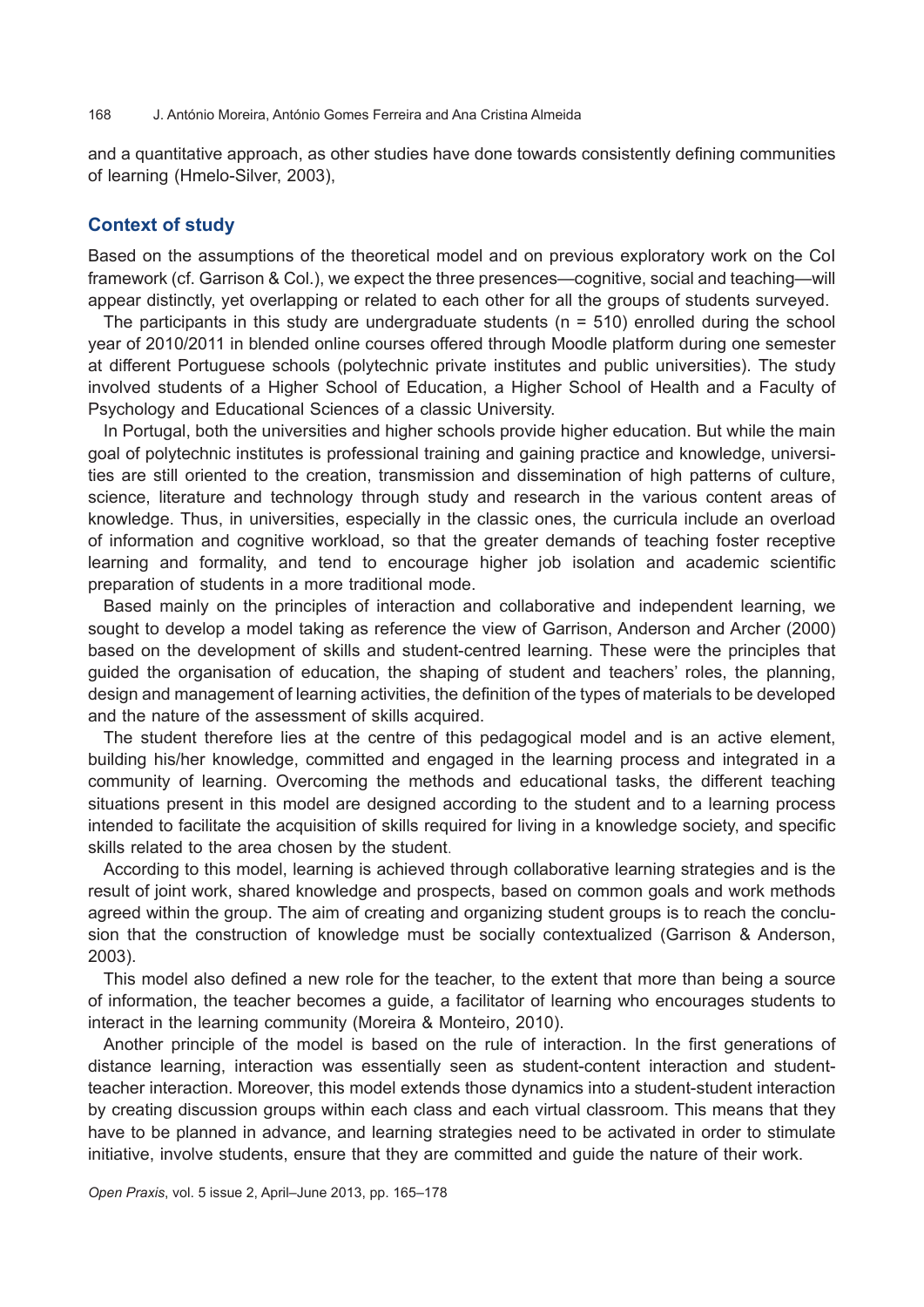In this model, interactions are shaped as the practical basis of learning and are based on constructivist and socio-interactionist theories, as they require the negotiation of conflicts and sharing of meanings (Monteiro, 2011).

### **Methodological aspects**

The Community of Inquiry framework has been presented as a valid and reliable instrument to measure the quality of online teaching focusing on the three important components (Klenner-Moore, 2002; Vaughan & Garrison, 2005). In that sense, although classes are large and have different course programmes, we sought to study the contribution of the model in testing the settings we have defined to promote meaningful collaborative learning. Our goal is to compare CoI measures to illustrate the three presences as our students feel them, in each targeted community and in all three as a whole.

### *Participants*

The sample was formed by 510 undergraduate students: 338 (66.3%) female and 172 (33.7%) male students enrolled in public and private higher schools (polytechnic institutes) and universities, taking blended online courses offered through Moodle platform during one semester of the 2010/2011 school year. This study involved Portuguese Health, Education and Psychology students. The group included 150 (29.4%) Psychology students, 182 (35.7%) Health students and 178 (34.9%) Education students. 150 (29.4%) of those students attended public universities, 162 (31.8%) private universities and 198 (38.8%) private higher schools of polytechnic institutes. Their age varies between 17 and 60 years, but mostly is between 17 and 34 years old (59.8% of the respondents are in the 17–24 age group, and 24.8% in the 25–34 age group).

#### *Instrument*

The instrument used to study the learning community in all three teaching environments was the Community of Inquiry Survey of Garrison *et al.*, properly translated and adapted. Like the original, the survey instrument contains a random sequence of 34 items of the ten categories of factors that combine the three elements required in any desirable learning context, as they are distributed in the coding template (Table 1, cf. Garrison & Anderson, 2003). Students were asked to indicate their degree of agreement with each item (from Strongly Disagree to Strongly Agree) on a five-point Likert scale.

The 34-item instrument was implemented in three institutions in the school year of 2010–2011, with singularities (e.g., public *vs.* private school institution) and common features such as the lecturing of identical courses. The sample criterion was to recruit students of online tutoring teachers on the Moodle platform.

#### **Resulting communities**

#### *What the CoI survey reveals about the existing communities of inquiry*

Each student answered the survey questionnaire at the end of the course. During the course, each teacher created his/her own dynamics, fostering knowledge and pedagogical relationships through web mediation, particularly through the creation of virtual classrooms in the online environment. The aim of the dynamics was to favor work attitudes and collaborative learning. Group activities were set in place to enhance this collaborative work, with classrooms assigned to each group so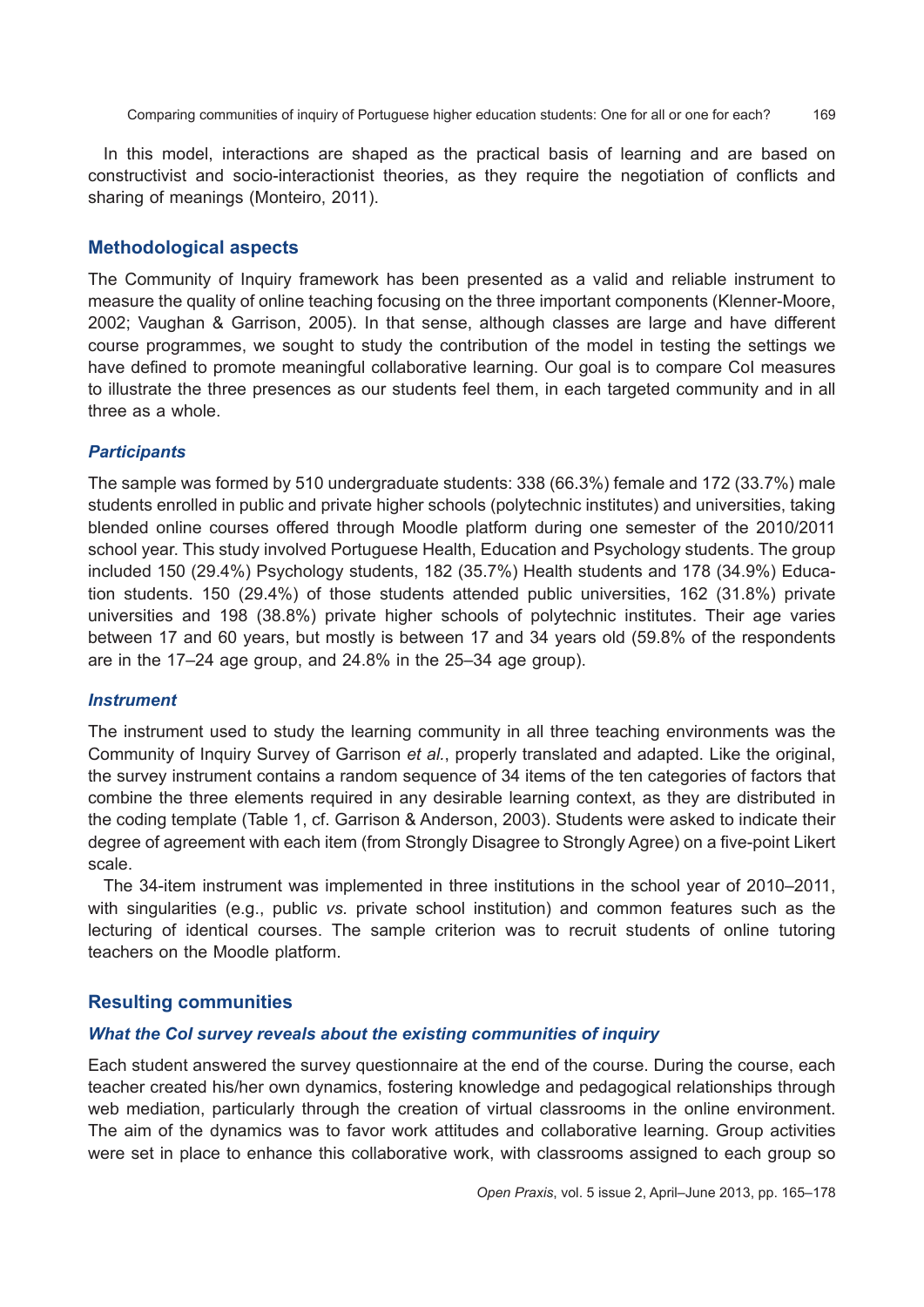| <b>Elements</b>                     | <b>CATEGORIES</b>           | <b>INDICATORS (examples)</b>          |  |
|-------------------------------------|-----------------------------|---------------------------------------|--|
| <b>COGNITIVE</b><br><b>PRESENCE</b> | <b>Triggering Event</b>     | Sense of puzzlement                   |  |
|                                     | Exploration                 | Information Exchange                  |  |
|                                     | Integration                 | Connecting ideas                      |  |
|                                     | Resolution                  | Apply new ideas                       |  |
| <b>SOCIAL</b><br><b>PRESENCE</b>    | <b>Affective Expression</b> | Emotions                              |  |
|                                     | Open Communication          | Risk-free expression                  |  |
|                                     | Group Cohesion              | Encouraging collaboration             |  |
| <b>TEACHING</b><br><b>PRESENCE</b>  | Design & Organization       | Defining/initiating discussion topics |  |
|                                     | Facilitation                | Sharing personal meaning              |  |
|                                     | Direct Instruction          | Focusing discussion                   |  |

that members could communicate among each other and with the other groups. The idea was to have students avoid conceptual isolation attitudes and adopt reflexive and critical attitudes, sharing discussions, debates, systematic arguments and counter-arguments, thereby encouraging "one for all" attitudes rather than "every man for himself."

Ordinal responses were scored using a 1–5 point-scale (from Strongly Disagree to Strongly Agree). After statistic data was processed, we saw that mean responses for all the 34 items ranged from 3.74 to 4.24, with a global median of 3.98 and a variance of 0.016. Standard deviation ranged from 0.66 to 0.89.

The Shapiro-Wilk test of normality showed that none of the analyzed variables presented a normal distribution along the 34 items, all of them showing a negative skewness. Looking at the descriptive statistics, we can situate the central measures around point 4, which reveals that, in general, students agreed that they belong to a community of inquiry in all the indicators considered.

The non-parametric Kruskall-Wallis test was used to understand if the three groups, taking into consideration their different fields of study, differed about the way they perceived themselves in the process and learning environment. Through a "variance" analysis by ranks, we found the aggregate degree to which the groups differ. The Psychology students' group was the highest, ranking only in 5 items that have in common a social dimension of learning in the community (e.g., "I was able to form distinct impressions of some course participants," "I used a variety of information sources to explore problems posed in this course," "I felt comfortable interacting with other course participants," "I felt that my point of view was acknowledged by other course participants," "The instructor encouraged course participants to explore new concepts in this course").

The group formed by health students highlighted their sense of participation in the inquiry community in other 5 items. All of them dealt with instruction supported by communication: ("I felt comfortable conversing through the online medium," "Brainstorming and finding relevant information helped me solve content-related questions," "The instructor clearly communicated important course topics," ". . . clearly communicated important course goals," ". . . provided feedback in a timely fashion").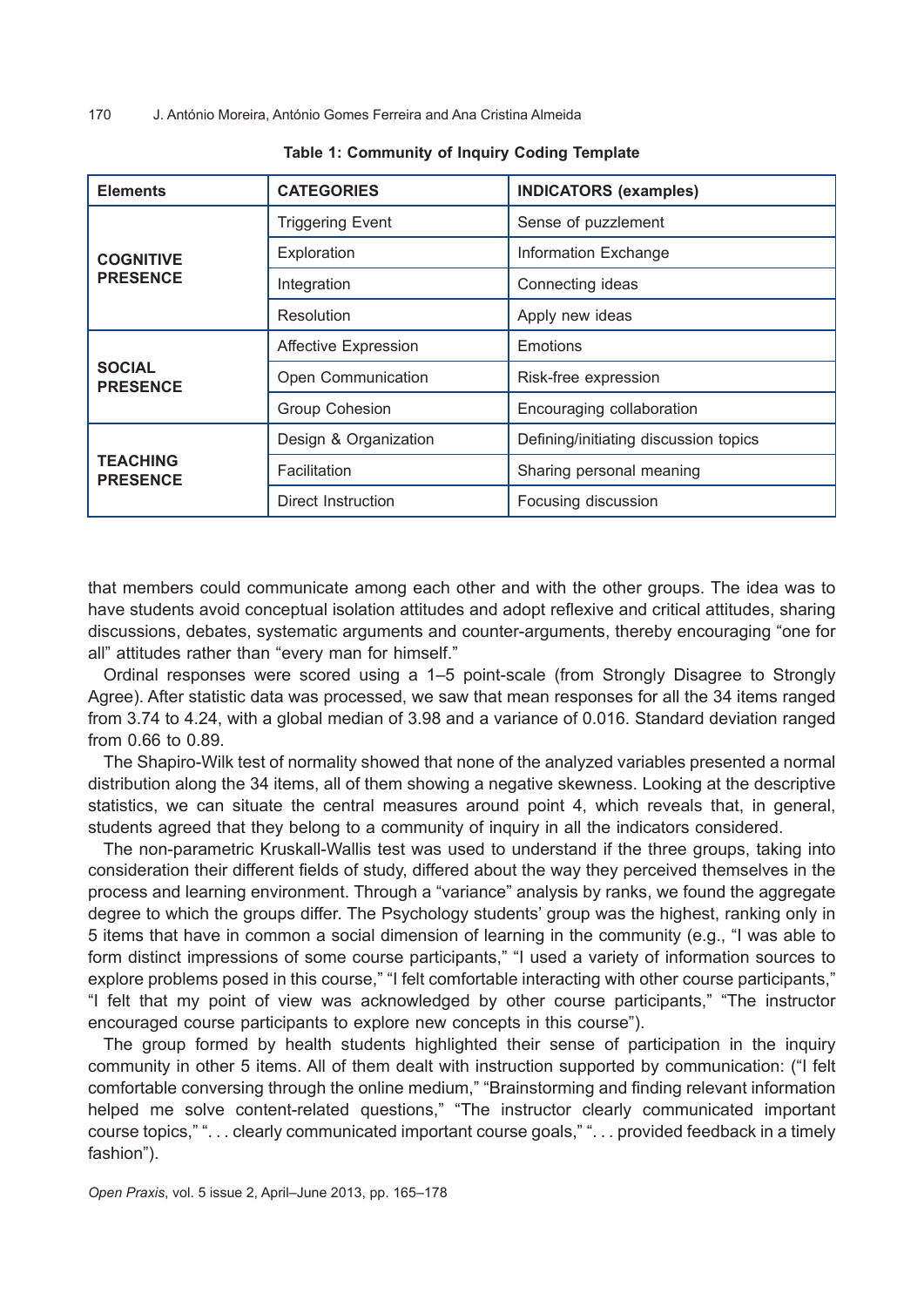In all the other items, the group of education students scored the highest, differing significantly in measures assembling most of the items. Since they are studying to become teachers, we may speculate that perhaps they are more aware of the importance of a learning community. At the same time, they are learning to be teachers following a model (White & Frederiksen, 1998) to implement and guide the teaching procedures with an online component.

We also used non-parametric tests to study how variables of the theoretical model of learning communities intended for the online medium behave in terms of cognitive, teaching and social presences, and their frequency. We hoped to infer the probability of a particular event taking place again. In that sense, online teaching allows the students to better learn, equate and discuss subject matters in order to build their academic pathway.

After checking that all the 34 items were highly and significantly correlated, conditions were in place to produce a model so that the various items share common factors.

The Kaiser-Meyer-Olkin Measure of Sampling Adequacy test with KMO = 0.968 indicates that the variables are apt to enter the model. Moreover, Bartlett's sphericity tests the hypothesis that the correlation matrix is not the identity matrix ( $\chi^2$  = 10758,380, df 561, p < 0.001).

### *Factor analysis and internal consistency*

As a whole, these tests provide a minimum standard that should be addressed before carrying out a principal components analysis (or a factor analysis). Principal components analysis is a method of data reduction, aiming to reduce the 34 measures to a few principal components. The purpose of the exploratory factor analysis was to assess the underlying structure of the CoI instrument used to measure the three elements after an online learning experience.

There were four factors with Eigen values greater than one. The exploration of the underlying structure of the variables that rotate the four factor solutions obtained revealed the interpretability of a simple structure, evidenced by the intertwining of the factors. Therefore, looking for the best correspondence to the theoretical model, we chose a three-factor oblimin solution. We expect it to be the best solution since the three factors of the community of inquiry are seen to be overlapping. Neither the cognitive nor the social or the teaching elements could exist without the others in an accurate experience of learning, even if it is partial online learning. So, taking into account the assumptions of the theoretical model and previous exploratory work, we used principal component analysis with oblimin rotation to confirm the three elements. We expect they will be distinct yet overlapping. The analysis of the scree plot (Figure 1) supports the three factor construct predicted by CoI's theoretical basis and previous exploratory research. Specifically, the marked decrease in magnitude of the factors did not support a framework by a larger than anticipated number of factors.

The three components extracted accounted for 55.6% of the total variance.

Table 2 illustrates the 34 CoI items factor loadings, with the three factors highlighted for interpretability.

Hence, we can see that the relevance of principal components analysis is to redistribute the variance in the correlation matrix (using the method of Eigen value decomposition) in order to redistribute the variance to the first components extracted.

These results reflect the Pattern Matrix generated by the previously described principal component analysis. In support of this analysis, loadings for the Structure Matrix differed slightly, however both output matrices support the 3-factor model.

There are 18 items loading most heavily on Factor 1, 9 items loading most heavily on Factor 2, which is consistent with the Teacher Presence and, finally, 4 items loading most heavily on Factor 3.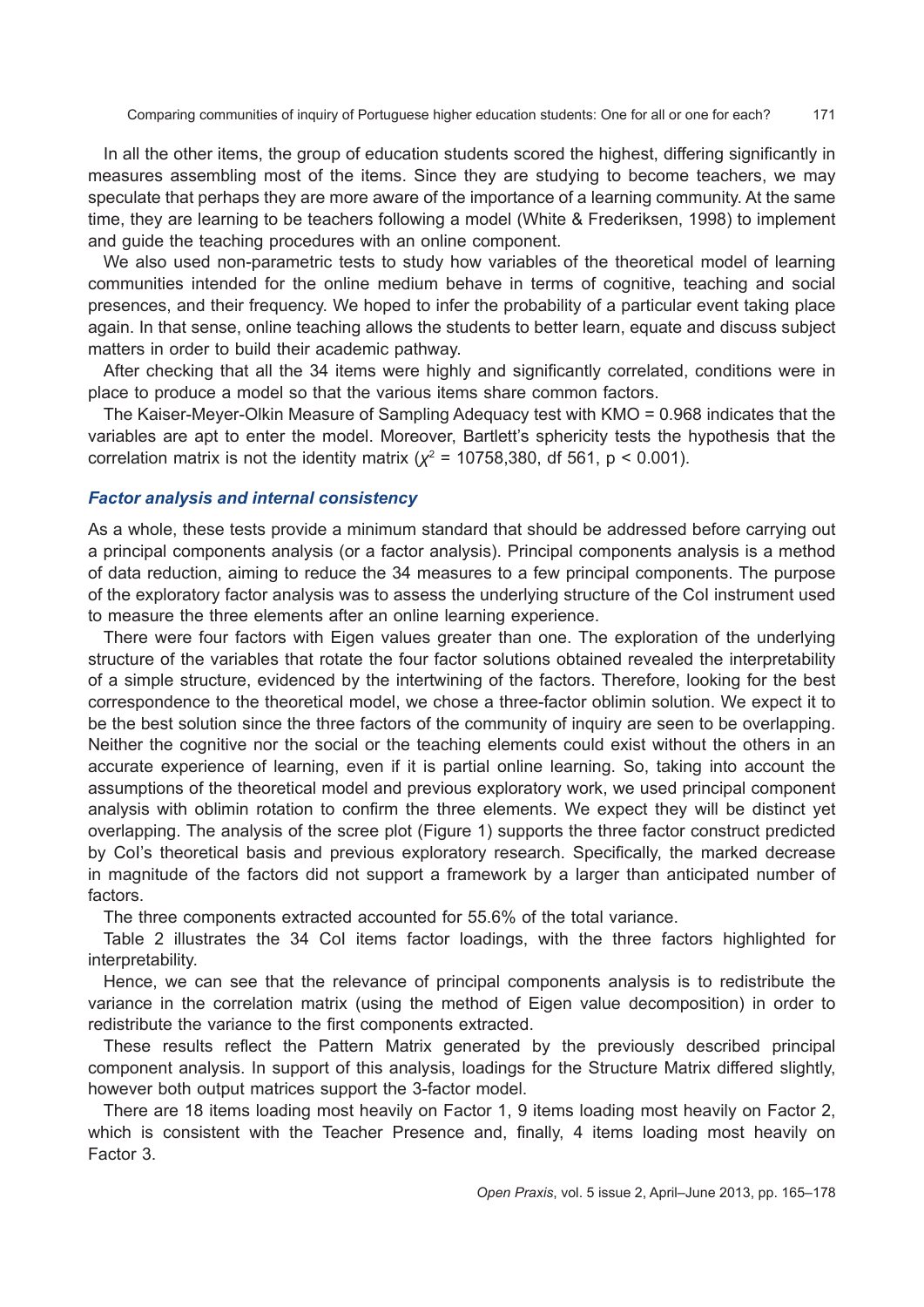

**Figure 1: Screen plot principal component analysis of CoI survey**

The interpretability of these factors in line with the framework and design of the instrument, as to how student perceive the cognitive presence concerning the construction of meaning and understanding subject matters, encompasses the ability of participants to come together for a common purpose. Additionally, the asynchronous virtual community in which students interact may demand a significant teaching presence to manage and monitor the cognitive and social dynamic, and to create a purposeful community of inquiry. This requires recognizing the unique features to achieve educational experiences through the three overlapping areas as the extraction procedures show, producing 8 iterations.

Reliability of the factors (Cronbach's alpha) was high and acceptable, yielding internal consistencies equal to 0.93 for Teaching Presence, 0.91 for Cognitive Presence, and 0.89 for Social Presence (see Table 3).

In addition to the fact that Cronbach's alpha measures high internal consistency for each presence of a set of items, enforcing substantive arguments that the respective items measure the underlying (or latent) construct, we have checked the unidimensionality for each Presence assumed under the educational purpose of the courses through exploratory factor analysis. We verified that for each Presence only one component was extracted.

For the Cognitive Presence factor, loadings in the component matrix ranged from 0.632 to 0.769 and the Eigen value for the first factor is larger than the Eigen value for the next factor (6.1 *vs*. 0.91). Additionally, the first factor accounts for 51.3% of the total variance. This suggests that the scale items are unidimensional.

For the Teaching Presence factor, loadings in the component matrix ranged from 0.677 to 0.796. The initial Eigen value for the first factor is 7.1 versus 0.91, accounting for 55.2% of the total variance.

For the Social Presence, 53.4% of the total variance was explained by the first component with an Eigen value of 4.8, also greater than the subsequent one, with an initial Eigen value of 0.8. So, Teaching and Social Presences are also unidimensionally scaled.

Since the reliable scale was made up of items measuring autonomous Presences, the next step was to observe the scores in each presence (responsive to the framework) and to compare the students by group, that is, how they assumed the cognitive, social and teaching presence when learning from a web platform resource.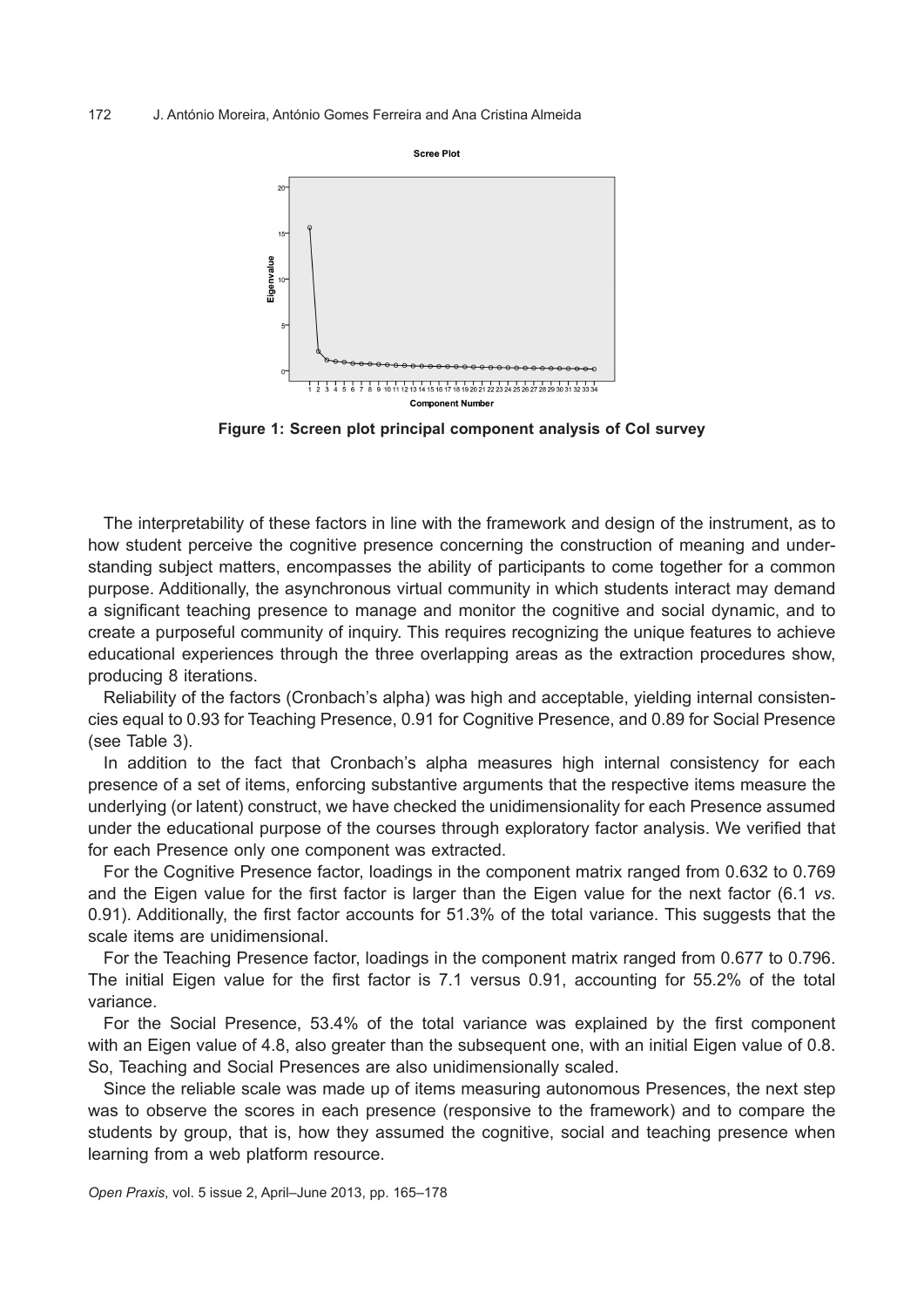|                                                                                                         | <b>COMPONENTS</b> |                |        |  |  |
|---------------------------------------------------------------------------------------------------------|-------------------|----------------|--------|--|--|
|                                                                                                         | 1                 | $\overline{2}$ | 3      |  |  |
| Q31_Social P_Open Comunication                                                                          | ,823              |                |        |  |  |
| Q19_Social P_Group Coesion                                                                              | ,797              | ,275           | ,106   |  |  |
| Q25_Social P_Affective Expression                                                                       | ,785              |                |        |  |  |
| Q23_ Social P_Open Comunication                                                                         | ,753              |                |        |  |  |
| Q26_ Social P_Open Comunication                                                                         | ,727              |                |        |  |  |
| Q32_Cognitive P_Resolution                                                                              | ,673              |                | ,156   |  |  |
| Q21_ Cognitive P_Exploration                                                                            | ,642              |                |        |  |  |
| Q28_Cognitive P_Triggering Event                                                                        | ,628              |                | ,119   |  |  |
| Q34_Social P_Group Coesion                                                                              | ,611              | $-139$         | ,117   |  |  |
| Q30_Cognitive P_Resolution                                                                              | ,610              | $-120$         |        |  |  |
| Q27_Social P_Affective Expression                                                                       | ,576              | $-183$         |        |  |  |
| Q18_Cognitive P_Integration                                                                             | ,558              |                | ,152   |  |  |
| Q13_Cognitive P_Exploration                                                                             | ,511              |                | ,230   |  |  |
| Q17_Cognitive P_Exploration                                                                             | ,508              |                | ,222   |  |  |
| Q20_Teacher P_Facilitation                                                                              | ,498              | $-224$         |        |  |  |
| Q16_Cognitive P_Integration                                                                             | ,476              | $-131$         | ,178   |  |  |
| Q29_Teacher P_ Direct Instruction                                                                       | ,444              | $-0.469$       | $-117$ |  |  |
| Q12_ Cognitive P_Integration                                                                            | ,436              |                | ,369   |  |  |
| Q22_Teacher P_Facilitation                                                                              | ,431              | $-0.439$       |        |  |  |
| Q11_Social P_ Group cohesion                                                                            | ,429              |                | ,286   |  |  |
| Q6_Social P_ Affect Expression                                                                          | ,357              |                | ,340   |  |  |
| Q8_Teacher P_ Direct Instruction                                                                        |                   | $-0.857$       |        |  |  |
| Q7_Teacher P_ Design & Organization                                                                     |                   | $-0.827$       | ,150   |  |  |
| Q5_Teacher P_ Design & Organization                                                                     | $-219$            | $-0.805$       | ,247   |  |  |
| Q24_Teacher P_ Design & Organization                                                                    | ,267              | $-0.697$       | $-135$ |  |  |
| Q15_Teacher P_ Design & Organization                                                                    |                   | $-0.667$       | ,120   |  |  |
| Q9_Teacher P_Facilitation                                                                               | ,148              | $-0.648$       |        |  |  |
| Q10_Teacher P_Direct Instruction                                                                        | ,225              | $-568$         |        |  |  |
| Q33_Teacher P_Facilitation                                                                              | ,357              | $-553$         |        |  |  |
| Q14_Teacher P_Facilitation                                                                              | ,220              | $-417$         | ,202   |  |  |
| Q3_Cognitive P_Triggering Event                                                                         | ,102              |                | ,728   |  |  |
| Q4_ Cognitive P_Triggering Event                                                                        | ,158              |                | ,671   |  |  |
| Q1_Cognitive P_Resolution                                                                               |                   |                | ,650   |  |  |
| Q2_Teacher P_Facilitation                                                                               | ,123              | $-274$         | ,518   |  |  |
| Extraction Method: Principal Component Analysis.<br>Rotation Method: Oblimin with Kaiser Normalization. |                   |                |        |  |  |

# **Table 2: Factor loadings in the pattern matrix**

a. Rotation converged in 8 iterations.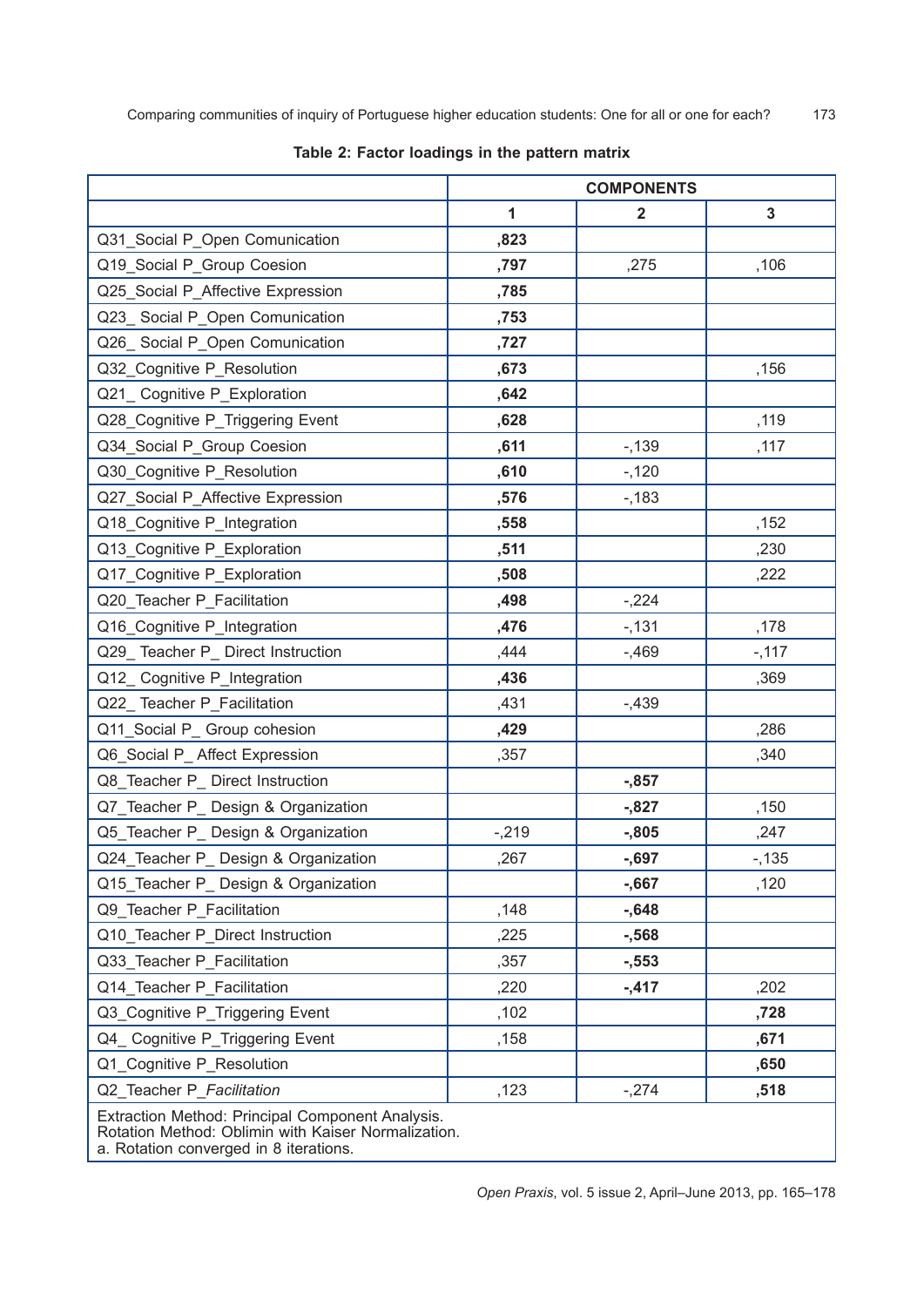| <b>FACTORS</b>            | <b>ALPHA</b> | <b>N. OF ITEMS</b> |  |
|---------------------------|--------------|--------------------|--|
| <b>Cognitive Presence</b> | ,91          | 12                 |  |
| Social Presence           | ,89          |                    |  |
| <b>Teaching Presence</b>  | ,93          | 13                 |  |
| <b>Total Col</b>          | ,96          | 34                 |  |

#### **Table 3: Reliability coefficients of each factor and of total CoI**

# *Descriptive and differential statistic*

Considering the total sample of 510 students, *Cognitive Presence* items yielded a mean score of 3.92 (s.d. = 0.52), and ranged from 2 to 5 points in the agreement scale. *Teaching Presence* items yielded a mean score of 4.11 (s.d. = 0.56), with a minimum score of 2 and a maximum score of 5. *Social Presence* items collectively yielded a mean score of 3.86 (s.d. = 0.58), ranging from 1 to 5 points.

On average, all the groups of students score Presences near point 4 of the scale, as shown in table 4. This suggests that all the three Presences, both individually and jointly, reveal that students group themselves in communities, in order to perceive themselves as being cognitive and socially present in the learning process.

However, there were differences in the scores obtained that suggest the use of Kruskal–Wallis one-way analysis of variance by ranks. Using this non-parametric method, we tested whether samples of students from different courses and different Higher Education institutions originate from the same distribution. The factual null hypothesis is that the populations from which the samples originate have the same median.

Test statistics K-M taking as grouping variable the institution presents  $\chi^2$  = 7.886 (p < 0.05) in respect to the global CoI. Taking into account the respective mean ranks, we can read this data as indicating that the public university is a less consistent community of inquiry. Looking for differences among the Presences, we found that they only differ at the Teaching Presence level according to the origin of institutions (*χ*<sup>2</sup> = 10.898, p < 0.01). This result is confirmed after comparing Public *vs* Private polytechnic institutions using the Mann-Whitney test.

Using the course as the grouping variable in the K-M test, we observed that Psychology students were the lowest ranked ones. They revealed significant differences from the students of the other courses in the global CoI ( $\chi^2$  = 9.22, p = 0.01), in the Teaching Presence ( $\chi^2$  = 11.176, p < 0.01), in the Cognitive Presence  $(\chi^2 = 6.898, p < 0.05)$ , but did not differ from the others in the Social Presence.

Oddly, when we compared students by gender through the Mann-Whitney U test, only in Teaching Presence do the girls exceed their male colleges ( $U = 25502.500$ ,  $p < 0.05$ ), similarly to the Cognitive and Social Presences.

# **Conclusion**

Considering the axiomatic paradigm of education as a relationship, the proximity between teacher and students and among students, jeopardized by the loss of the *status quo* of each of the participants in the classroom open to everyone, seems to be recovered by the online learning process. In fact, the results obtained in this study show the relevance of the cognitive presence, the teacher's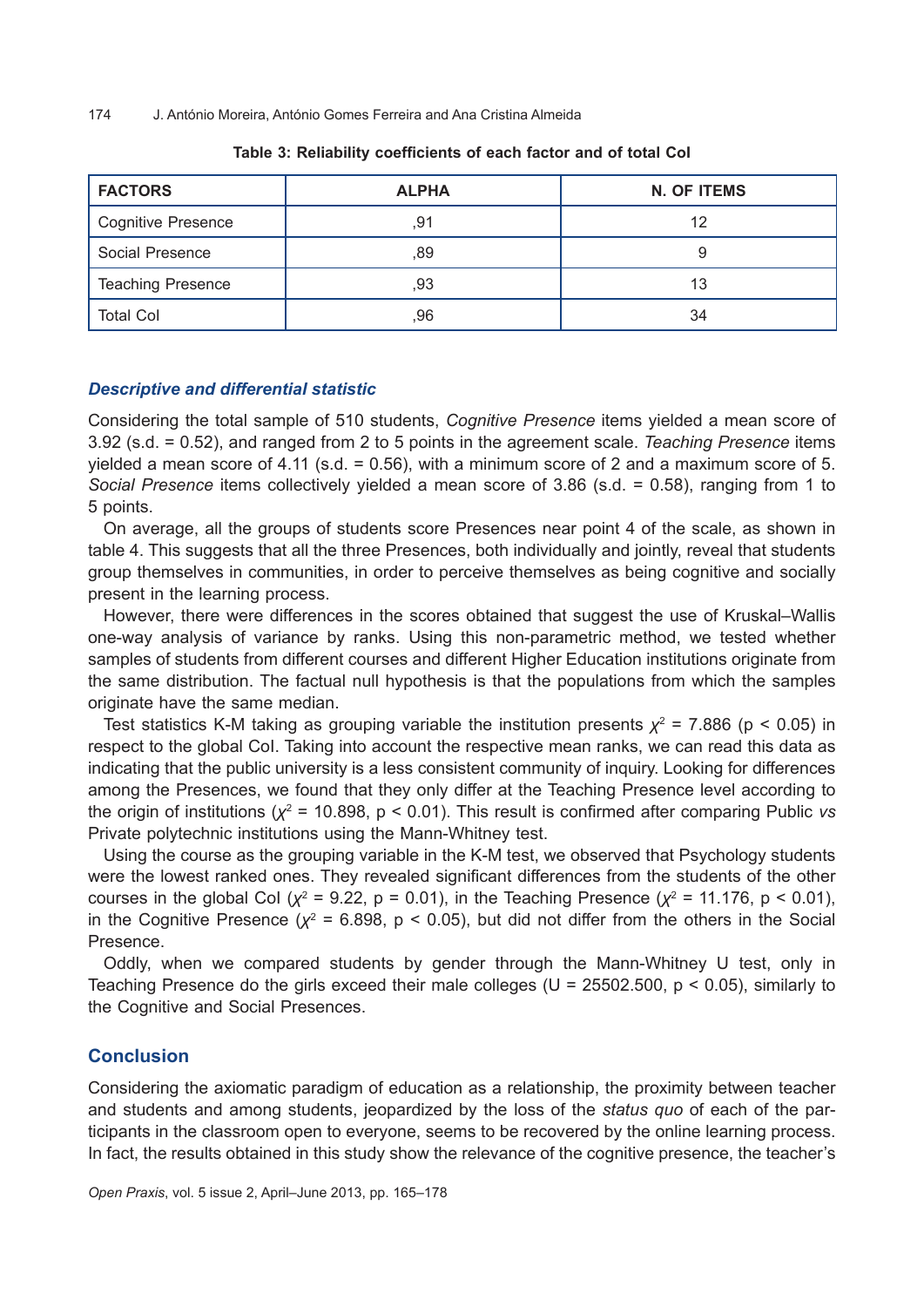|                           |       | <b>Course</b>                                            |                                                        |                                                          |
|---------------------------|-------|----------------------------------------------------------|--------------------------------------------------------|----------------------------------------------------------|
|                           |       | <b>Psychology</b><br>(Public<br>University)<br>$N = 150$ | <b>Health</b><br>(Private<br>Polytechnic)<br>$N = 182$ | <b>Education</b><br>(Private<br>Polytechnic<br>$N = 178$ |
| <b>Cognitive Presence</b> | Min   | $\overline{2}$                                           | $\overline{2}$                                         | $\overline{2}$                                           |
|                           | Max   | 5                                                        | 5                                                      | 5                                                        |
|                           | Mean  | 3.83                                                     | 3.94                                                   | 4.00                                                     |
|                           | Std.D | .54                                                      | .52                                                    | .49                                                      |
| <b>Teaching Presence</b>  | Min   | $\overline{2}$                                           | $\overline{2}$                                         | $\overline{2}$                                           |
|                           | Max   | 5                                                        | 5                                                      | 5                                                        |
|                           | Mean  | 3.98                                                     | 4.14                                                   | 4.20                                                     |
|                           | Std.D | .59                                                      | .56                                                    | .53                                                      |
| <b>Social Presence</b>    | Min   | $\mathbf{1}$                                             | $\overline{2}$                                         | $\overline{2}$                                           |
|                           | Max   | 5                                                        | 5                                                      | 5                                                        |
|                           | Mean  | 3.78                                                     | 3.85                                                   | 3.94                                                     |
|                           | Std.D | .59                                                      | .57                                                    | .58                                                      |
| <b>Global Col</b>         | Min   | $\overline{2}$                                           | $\overline{2}$                                         | $\overline{2}$                                           |
|                           | Max   | 5                                                        | 5                                                      | 5                                                        |
|                           | Mean  | 3.87                                                     | 3.99                                                   | 4.06                                                     |
|                           | Std.D | .53                                                      | .50                                                    | .49                                                      |

#### **Table 4: Descriptives for each Presence of the CoI Survey by group of students**

presence and the social presence, and their invaluable potential to mobilize students around the programme core of the instructional proposal in such a modality.

Indeed, regardless of the course and type of institution, we have found that either group is constituted as a community in all indicators. However, although they all perceive a strong social presence when the learning process is guided by web mediation, the study showed that he groups under analysis differ in how they view the cognitive effects and the presence of teaching. In particular, we found that polytechnic students attending health and education courses, in the current context, are positively different when compared to university students attending the psychology courses, which emerge as a less robust online community.

Since we wanted to understand why they differed, we monitored some virtual classrooms using the *SNAPP* software<sup>1</sup> and the *Netdraw*<sup>2</sup> to analyze the data, we concluded that the differences could be related to how teachers assumed different roles in online discussions. Whereas in the virtual classrooms of polytechnic students the discussions were teacher-centered, in the university student group the discussions were shared by all network members, and the teacher assumed a more peripheral stance. This enabled university students to create small interaction networks between its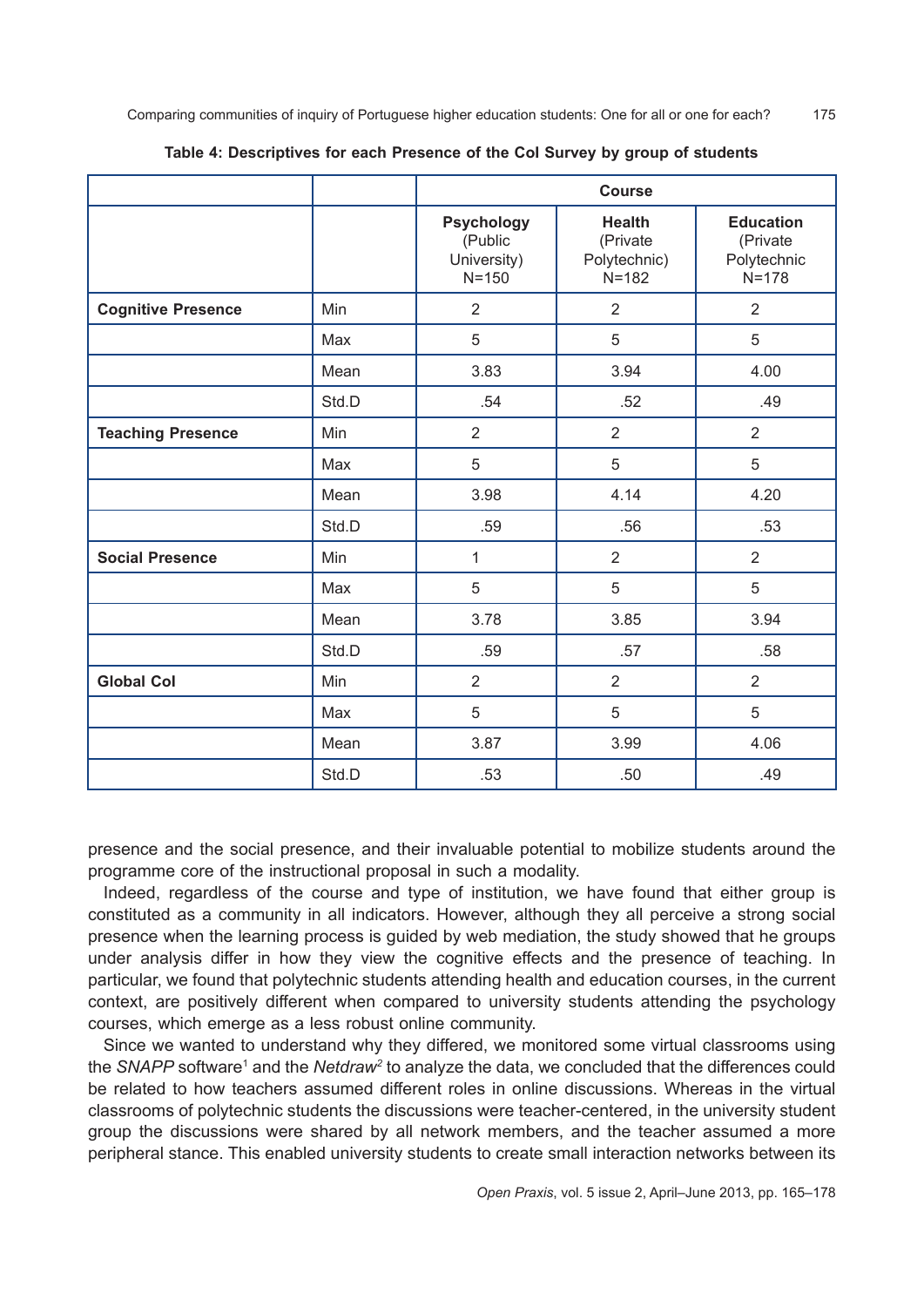members and to be more autonomous. That is, it appears that the teacher in this group assumed a mediating role, encouraging students to look for information, helping them to reflect on the processes needed to grasp formal concepts. More than imparting knowledge, this teacher sought to guide the learning process by helping students to develop their ability to learn single handedly. While bearing in mind these principles, it seems also the teachers of other groups assumed a more interventive attitude in virtual classroom discussions, controlling the process through dialogue and systematic mediation, which fostered a positive human interaction between the teacher and the learners, not only in terms of cognition but also in terms of emotions.

It is also interesting to note that the results of girls were higher than those of boys in all presences considered, and that their sense of community is significantly superior in the teacher's presence. In order to understand these results, we also monitored some virtual classrooms with the SNAPP software and found that the girls participated more effectively in the discussions, which shows the decisive role they had in the consolidation of social-communicative and social-educational relations that were established in these communities. In this respect, we believe that the variables of socialpsychological circumstances and the emotional aspects, related to their motivation, satisfaction, imagination and creativity, may explain these results.

We can, therefore, conclude that the strategies and methods adopted in the different schools, favoring work attitudes and collaborative learning, in small or large groups, clearly helped develop shared discussion attitudes, arguments and systematic counter-arguments, encouraging attitudes more akin to "one for all" and very distant from the "every man for himself" attitude. So we believe that the answer to the question heading this paper is clear and unequivocal. The expression "one for all" means the strong cohesion established between the different groups of highly participative students, in virtual classrooms.

Based on this data, we can conclude that it is increasingly important to structure balanced relationships between social, cognitive and teaching presences in order to provide significant educational experiences based on a model of collaborative work.

Underlying this work model is a reflexive dialogue that addresses specific items on the personal interests of interacting individuals, as the result of the collective inquiry promoted by the community. In this context, if we accept that virtual environments are innovative tools for creating learning communities, and that psychological tools profoundly influence our view of the world, then it is crucial to recognize the need for a new perspective on the creation of learning contexts and to recognize that the process needs to be supported by collaborative and learning pedagogical models, in that they allow us to link different learning styles (Moreira, 2012).

So, in this sense, each community of inquiry of Portuguese higher education students must be structured focusing specifically on what must be learned and the learning outcomes. Moreover, teachers as tutors must explain how students will learn to learn, directing the instruction to heuristic procedures, including self-assessment, so that students are aware of their sustained and systematic cognitive construction. The opportunities of online learning are of paramount importance to allow for convergence and provide benefits for all, so that the supply of higher education can be an ongoing construction of all for all, safe and with quality.

We need to emphasize that given their limitations these results should be interpreted with caution. Like any other work, ours also has limitations, some of which we recognize immediately, for e.g., external validity, since the results cannot be understood as final and overall applicable. Indeed, note that the empirical component of research is quantitative, resulting from the quasi-experimental plan, because we our study consists of about 500 public and private, polytechnic and university higher education, already placed in classrooms, but not randomly, drawn from what Moore (1983) called *experimentally accessible population.*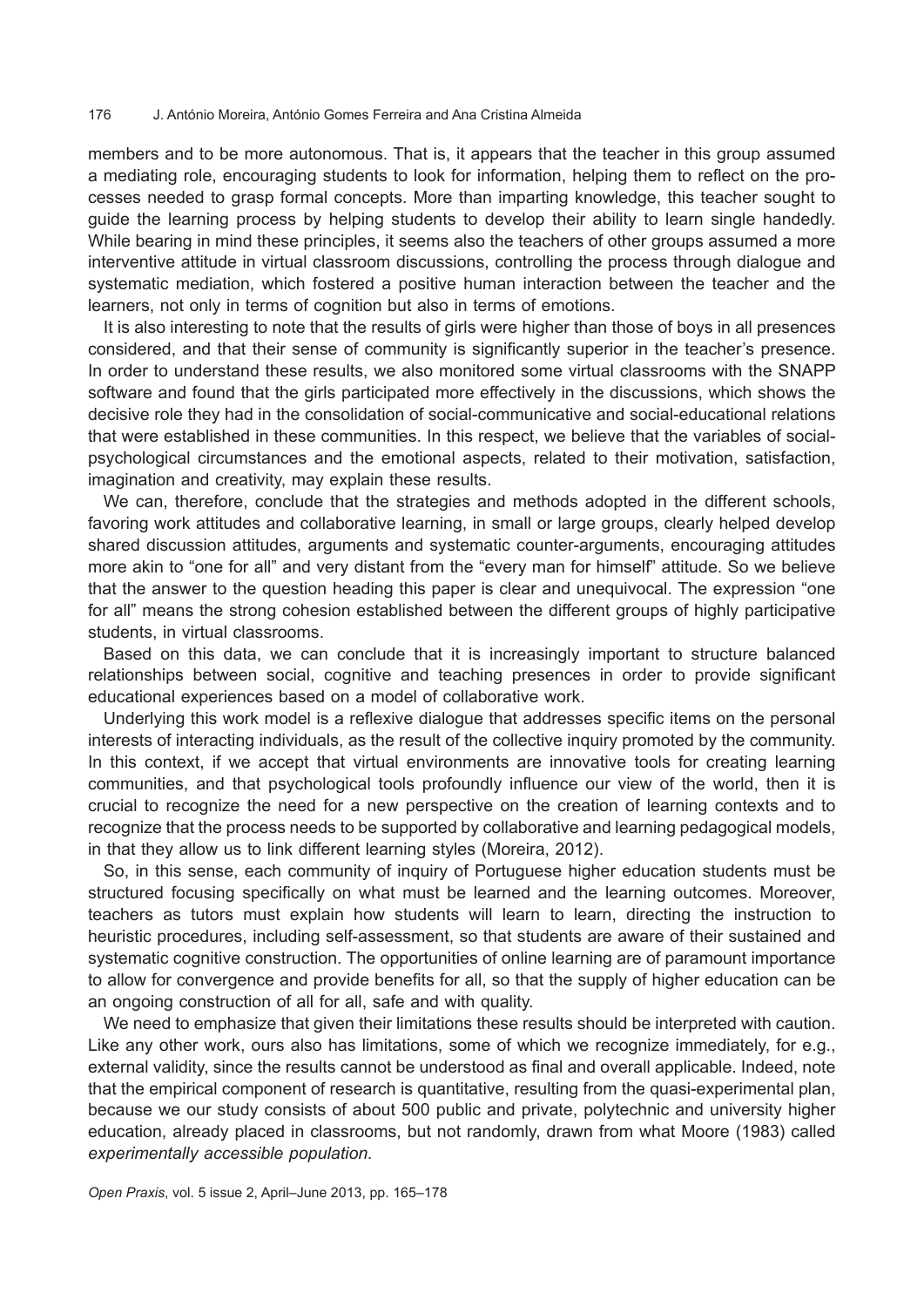Our intention is to do justice to the theme, due to its relevance and the impact it deserves in practical terms. In our opinion, this work cannot be seen as completed, but it should rather assume an instrumental nature, useful for those who want to make use of it as a consultation or critique instrument, or even as a starting point for other pragmatically valid work, in order to enrich the range of contributions to understand the issues on the agenda.

# **Notes**

- <sup>1</sup> SNAPP- *Social Networks Adapting Pedagogical Practice,* Retrieved from [http://research.uow.edu.au/](http://research.uow.edu.au/learningnetworks/seeing/snapp/index.htm) [learningnetworks/seeing/snapp/index.htm](http://research.uow.edu.au/learningnetworks/seeing/snapp/index.htm)
- <sup>2</sup> Netdraw (software), Retrieved from <http://www.analytictech.com>

# **References**

- Ally, M. (2004). Designing Effective Learning Objects. In R. McGreal (Ed.), *Online Education Using Learning Objects* (pp. 87–97). London & New York: RoutledgeFalmer.
- Arbaugh, J. B., Cleveland-Innes, M., Diaz, S. R., Garrison, D. R., Ice, P., Richardson, J. C., & Swan, K. P. (2008). Developing a community of inquiry instrument: Testing a measure of the Community of Inquiry framework using a multi-institutional sample. *Internet and Higher Education, 11(*3–4), 133-136. Retrieved from <http://dx.doi.org/10.1016/j.iheduc.2008.06.003>
- Garrison, D. R., & Anderson, T. (2003). *E-learning in the 21st century*. London: Routledge Falmer. Retrieved from <http://dx.doi.org/10.4324/9780203166093>
- Garrison, D. R., Anderson, T., & Archer, W. (1991). Critical thinking and adult education: a conceptual model for developing critical thinking in adult learners. *International Journal of Lifelong Education*, *10*(4). Retrieved from <http://dx.doi.org/10.1080/0260137910100403>
- Garrison, D. R., Anderson, T., & Archer, W. (2000). Critical inquiry in a text-based environment: Computer conferencing in higher education. *The Internet and Higher Education*, *2*(2–3), 87–105. Retrieved from [http://dx.doi.org/10.1016/S1096-7516\(00\)00016-6](http://dx.doi.org/10.1016/S1096-7516%2800%2900016-6)
- Hmelo-Silver, C. E. (2003). Analyzing collaborative knowledge construction: multiple methods for integrated understanding. *Computers & Education, 41*(4), 397–420. Retrieved from [http://dx.doi.](http://dx.doi.org/10.1016/j.compedu.2003.07.001) [org/10.1016/j.compedu.2003.07.001](http://dx.doi.org/10.1016/j.compedu.2003.07.001)
- Järvelä, S., Näykki, P., Laru, J., & Luokkanen., T. (2007). Structuring and regulating collaborative learning in higher education with wireless networks and mobile tools. *Educational Technology & Society, 10*(4), 71–79.
- Järvelä, S., Volet, S. & Järvenoja, H. (2010). Research on motivation in collaborative learning: Moving beyond the cognitive-situative divide and combining individual and social processes. *Educational Psychologist, 45*(1), 15–27. Retrieved from [http://dx.doi.org/10.1080/00461520903](http://dx.doi.org/10.1080/00461520903433539) [433539](http://dx.doi.org/10.1080/00461520903433539)
- Klenner-Moore, J. (2002). Dialogic Enquiry in an Online Community. In M. Driscoll & T. Reeves (Eds.), *Proceedings of World Conference on E-Learning in Corporate, Government, Healthcare, and Higher Education 2002.* Chesapeake, VA: AACE. 1714–1717. Retrieved from [http://www.](http://www.editlib.org/p/9340) [editlib.org/p/9340](http://www.editlib.org/p/9340).
- Monteiro, A. (2011) *O currículo e a prática pedagógica com recurso ao b-learning no ensino superior*. Ph.D. Thesis, Porto: Porto University.
- Moore, W. (1983). *Developing and Evaluating Educational Research*. Boston: Little Brown and Company.
- Moreira, J.A., & Monteiro, A. (2010). O trabalho pedagógico em cenários presenciais e virtuais no ensino superior. *Educação, Formação e Tecnologia*, *3*(2), 82–94. Retrieved from [http://eft.](http://eft.educom.pt) [educom.pt](http://eft.educom.pt)